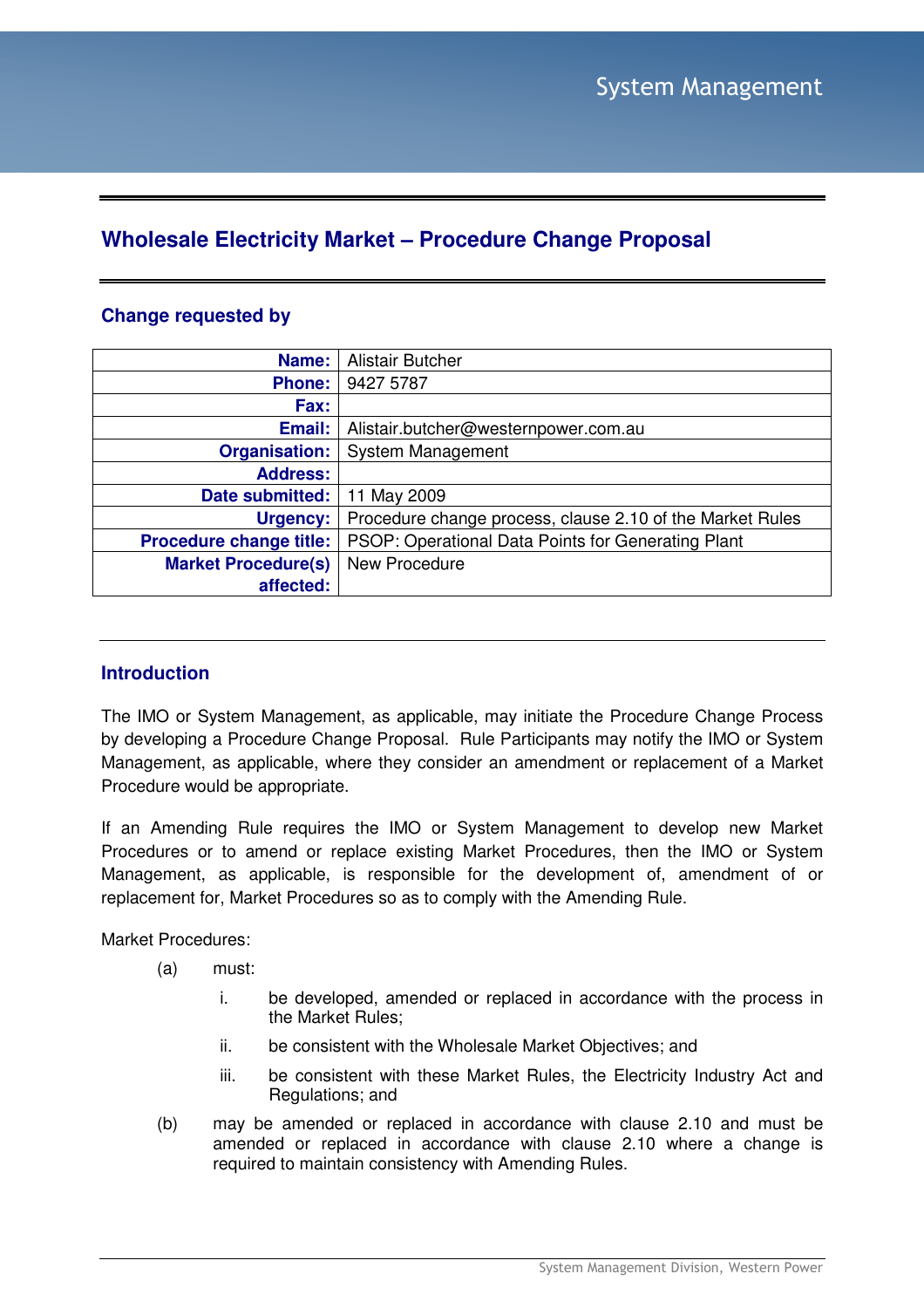The objectives of the market are:

- (a) to promote the economically efficient, safe and reliable production and supply of electricity and electricity related services in the South West interconnected system;
- (b) to encourage competition among generators and retailers in the South West interconnected system, including by facilitating efficient entry of new competitors;
- (c) to avoid discrimination in that market against particular energy options and technologies, including sustainable energy options and technologies such as those that make use of renewable resources or that reduce overall greenhouse gas emissions;
- (d) to minimise the long-term cost of electricity supplied to customers from the South West interconnected system; and
- (e) to encourage the taking of measures to manage the amount of electricity used and when it is used.

Any submissions on this proposed procedure change must be made to the IMO before 5pm on the final submission date, unless otherwise noted.

The IMO prefers to receive submissions by email to **marketadmin@imowa.com.au** using the submission form available on the IMO website: http://www.imowa.com.au/10\_5\_1\_b\_procedure%20change%20proposal.htm

Submissions may also be sent to the IMO by fax or post, addressed to:

Independent Market Operator Attn: Manager Market Administration PO Box 7096 Cloisters Square, Perth, WA 6850 Fax: (08) 9254 4399

## **Details of Procedure Change Requested**

#### **1. Provide a reason for the proposed new, amended or replacement Market Procedure:**

Section 3.3.4.1 and 3.3.4.2 of the Technical Rules deals with the requirements for Market Generators to provide operational data for the purpose of monitoring and control of Generating Units connected in the South West interconnected system.

In order to provide a consistent approach to the provision of operational data, this new PSOP provides details of System Management's minimum requirements for the operational data points to be provided by Market Generators for their generating units. This PSOP has been subject to consultation within the System Management PSOP Working Group.

#### **2. Provide the wording of the new or amended Procedure** (as applicable)